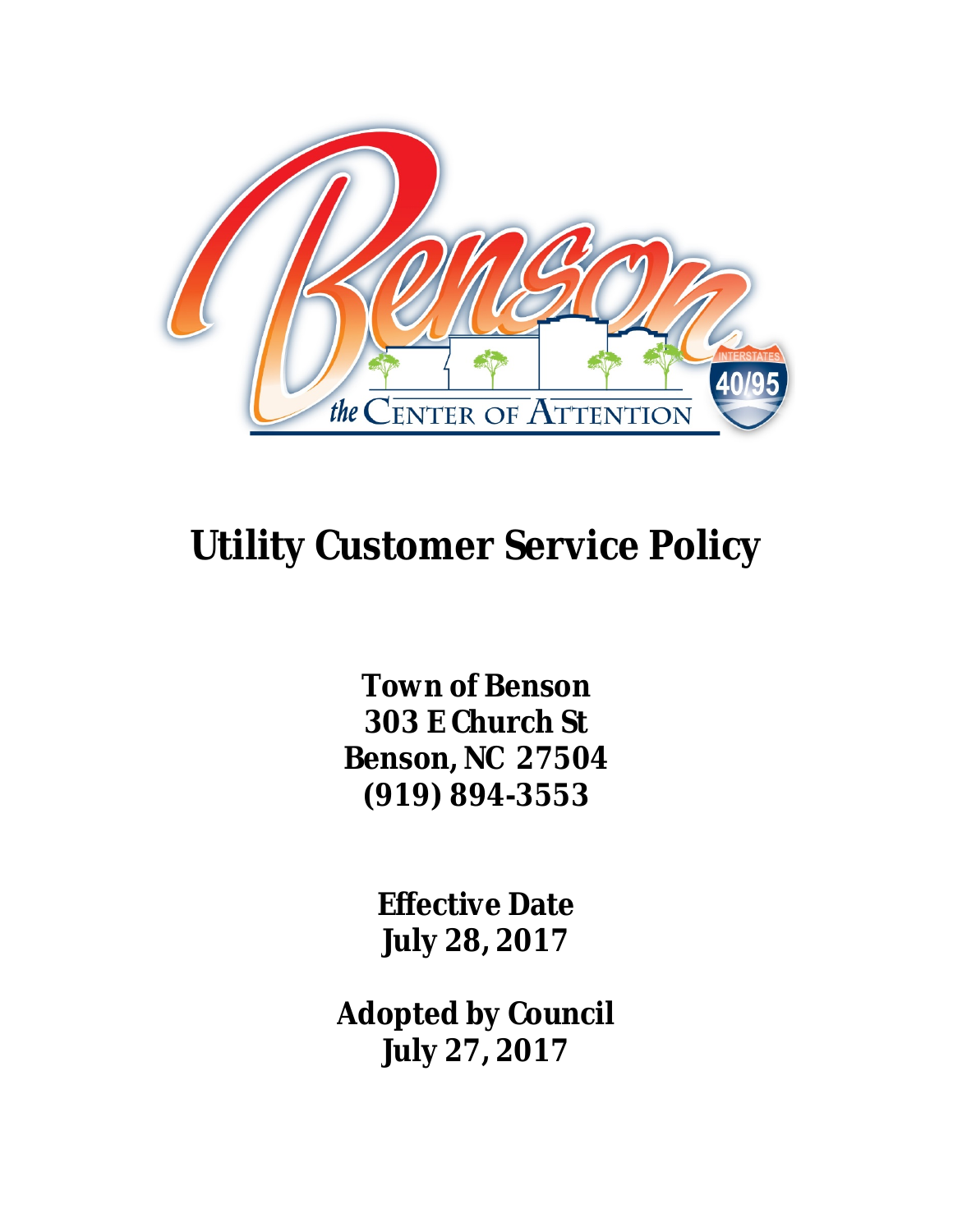## **WELCOME TO THE TOWN OF BENSON**

*Welcome Town of Benson Resident:*

*Thank you for doing business with the Town of Benson. As a provider of public utilities (electric, water, sewer and trash) we seek to provide the best experience at a rate that is competitive with other towns and utilities. In doing so, we commit to serving you in the best manner possible.*

*If at any time you have concerns regarding the services provided by the Town of Benson, please make your concerns known to our staff. Our goal is simply to be the "Best small town in North Carolina.*

*William W. Massengill, Jr. Mayor*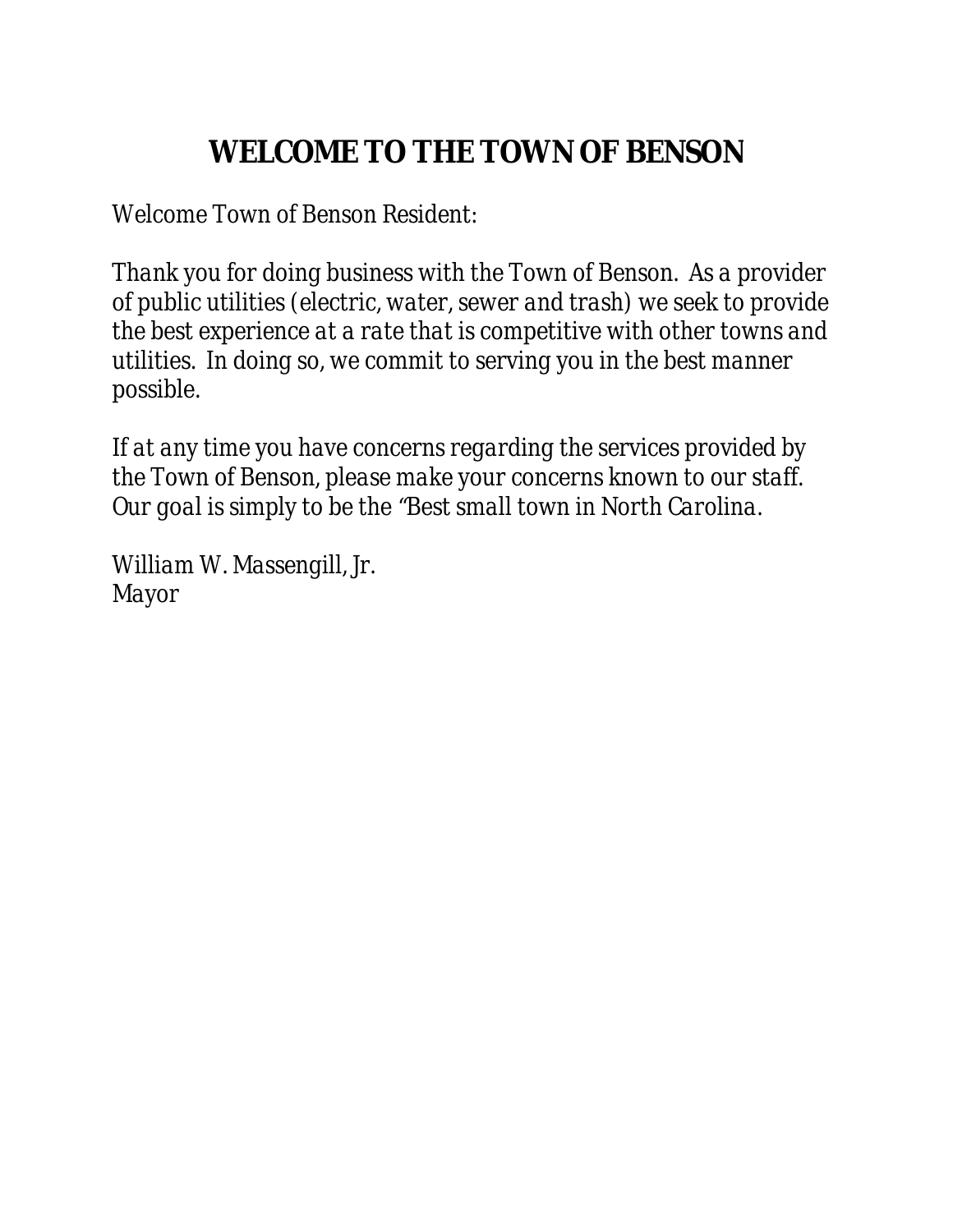## *UTILITY CUSTOMER SERVICE POLICIES*

## **SCOPE**

It is the intent of this policy to establish uniform procedures for providing utility services to Town of Benson customers that will insure all citizens receive equitable consideration in an indiscriminate manner.

Town of Benson utility services are regulated by the Benson Municipal Code of Ordinances. Policies adopted and amended by the Board of Commissioners are available on file with the Town Clerk.

## **RATES AND FEES**

Rates and fees for all utility services are established and adopted by the Benson Board of Commissioners. The Board of Commissioners meets every second Tuesday of the month at 7:00 p.m. and the fourth Thursday of the month at 7:00 p.m. at the conference center within Town Hall; the public is invited to attend. Rates are subject to change without notice.

#### **ACCEPTABLE FORMS OF PAYMENT**

The Town accepts cash, checks made payable to the Town of Benson, money orders, and VISA/MasterCard/Discover/AMEX credit card payments in person, online and through our IVR system.

#### **APPLICATION FOR SERVICES**

ORIGINAL APPLICATION --- Persons requesting utility services will be required to complete an application in person at Town Hall between 8:30 a.m. and 4:30 p.m. Monday through Friday. No service will be connected until all proper application procedures have been completed and payment in full has been made. Payment for new services must be made by cash, money order, or credit card.

RESIDENTIAL --- All persons requesting residential utility services will be required to provide a valid social security card, along with one form of ID (Valid Driver's License, Valid US Passport, or Valid State-Issued ID), service location, mailing address, and start date. Any person who does not provide the Town with a valid social security number will be charged a higher deposit. Applicant must sign the application in person at Town Hall.

*Homeowners* must provide a closing statement or deed to verify ownership. Property owners may have utilities connected at more than one location as long as all accounts remain current.

*Renters* shall provide the Town with a copy of the lease agreement and will be limited to one service location at any given time. The renter utility account will be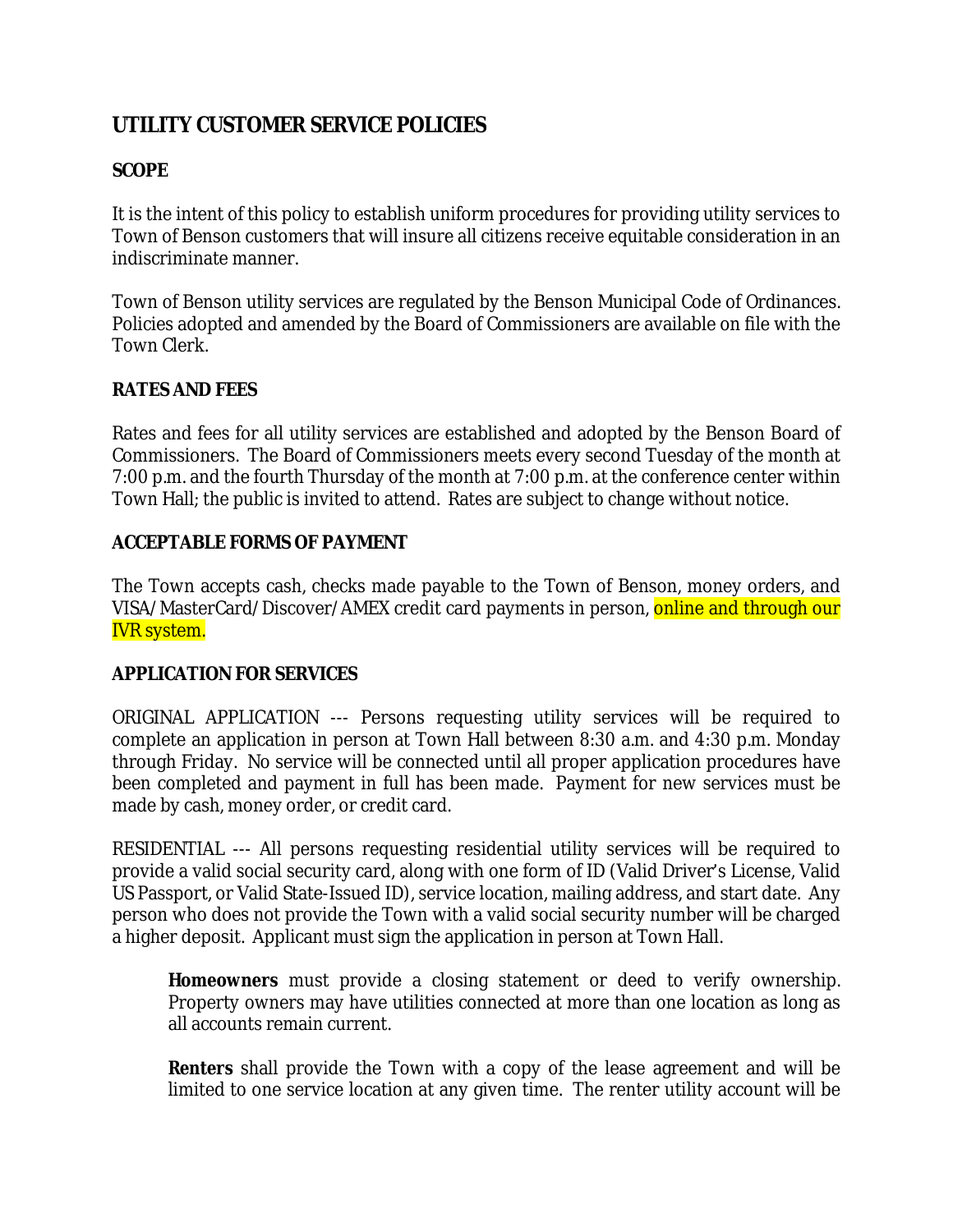set up in the name or names specified in the lease. In the event that any renter named in the lease has any outstanding bill with the Town, that bill shall be paid in full before service is provided.

Any residence without utility services for more than twelve (12) months shall require an inspection by the Town Building Inspector, Code Enforcement Officer, and/or Town Fire Inspector. Any residence, which does not meet minimum housing standards, current building codes, and/or zoning ordinances, may also require an inspection. Should a residence fail inspection, the property owner and/or applicant will be notified of code and ordinance violations. All violations must be corrected before utility services will be connected.

COMMERCIAL --- Persons establishing accounts for commercial utility services shall be required to complete an application, provide a lease or proof of ownership of property, as well as a contact person who will be responsible for payment of account. Contact person will be required to provide a social security number, one form of ID as listed above, and a home address.

TEMPORARY SERVICE --- Any person requesting temporary services to show, paint, clean or repair a residence shall be billed for all utilities and refuse collection. Habitation shall not be permitted under temporary service.

Temporary Service Pole accounts will be billed for electric usage under the commercial rate and there will be a \$25 connection fee and a \$25 disconnection fee. Work orders must be created to do all connects and disconnects.

ACCOUNT CHANGES --- Any changes of account information, such as mailing address, account holder's name, and telephone number, transfer of service or disconnection must be requested in writing by the primary person in whose name the account is listed.

LANDLORD ACCOUNTS --- No landlord will be allowed to turn on utility services (either in their name or the tenants name) if they have a past due balance on any property that they own. If a landlord (or real estate company) owes at ANY address, services will not be turned on for them, OR for the tenant, until the delinquent account(s) is paid. Delinquent account balances must be PAID IN FULL before utility services are turned on.

#### **CUSTOMER DEPOSITS**

#### RESIDENTIAL DEPOSITS

At time of application, any delinquent bill with the Town must be paid in full prior to connection of services.

*Homeowners* requesting residential service are exempt from paying a deposit, unless they are unable to provide a social security card. They will then be required to pay a regular deposit.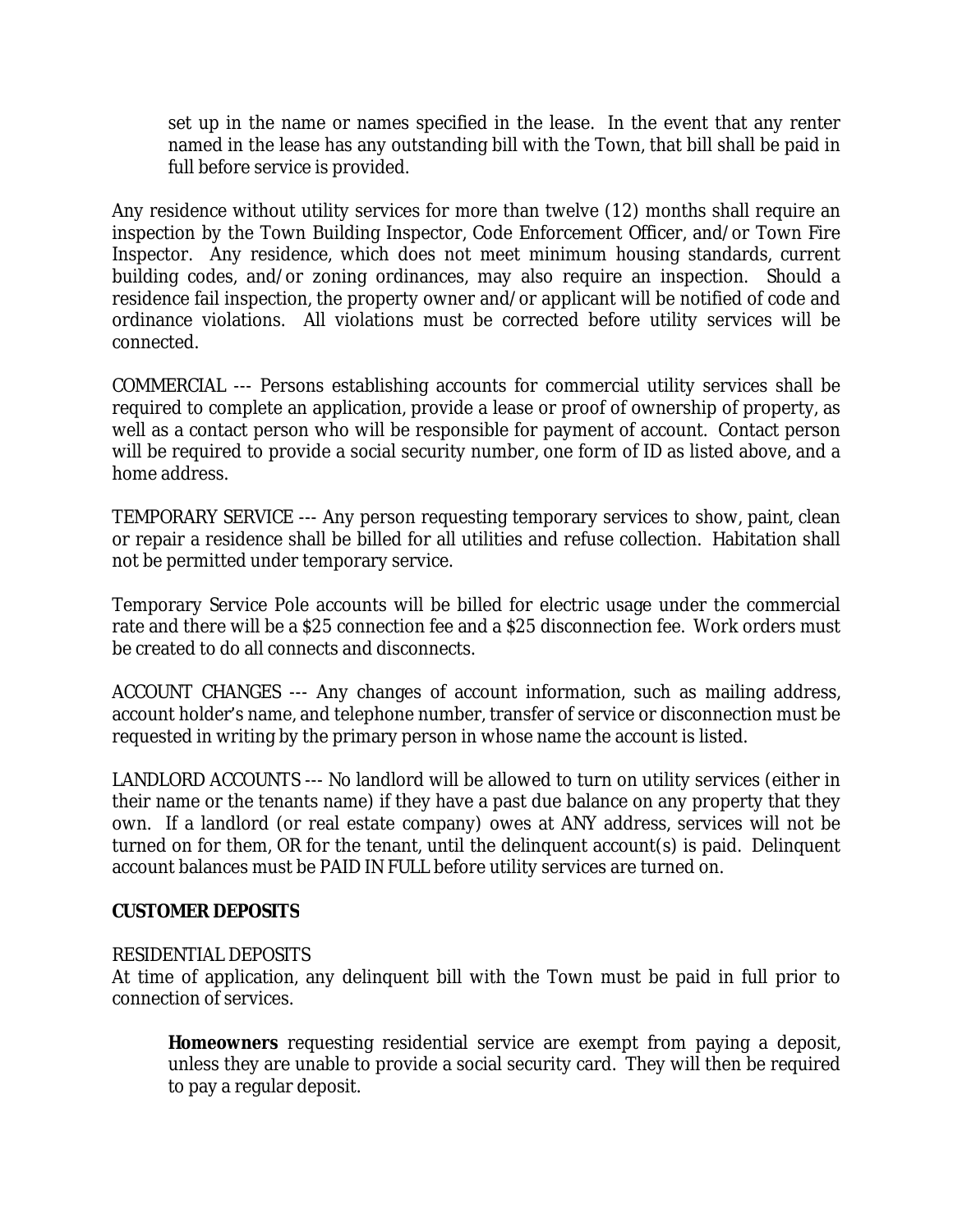**Renters** requesting residential utility services shall be required to furnish a deposit guaranteeing payment of utility charges based on a current credit report obtained by the Town.

Deposits (Green Credit Rating):

| Electric                                                       | \$50        |
|----------------------------------------------------------------|-------------|
| Water                                                          | \$25        |
| Sewer                                                          | \$25        |
| Separate Service/                                              |             |
| Same Premises (Ex. Utility Bldg.)                              | S 50        |
| Deposits (Yellow Credit Rating):                               |             |
| Electric                                                       | \$250       |
| Water                                                          | \$40        |
| Sewer                                                          | <b>\$40</b> |
| Separate Service/                                              |             |
| Same Premises (Ex. Utility Bldg)                               | S 50        |
| Deposits (Red Credit Rating/No Social Security Card Provided): |             |
| Electric                                                       | \$450       |
| Water                                                          | \$80        |
| Sewer                                                          | \$80        |
| Separate Service/                                              |             |
| Same Premises (Ex. Utility Bldg)                               | \$ 50       |

#### BUSINESS, COMMERCIAL, & INDUSTRIAL CUSTOMERS

*Renters* requesting utility service will be required to pay a deposit of 2 times the 12 month average of the previous tenant or provide a surety bond. The business must be approved by the Planning Director and a Fire Inspection is required for any new business account and is based on square footage of the building.

**Property Owners** requesting utility service will not be required to pay a deposit as long as a social security card is provided. If the property owner is unable to provide a social security card, they will be required to pay a regular deposit.

#### **REFUNDING DEPOSITS**

Upon account closing the deposit will be applied toward the customer's utility account. Remaining funds will be used against any amounts owed on any accounts the customer may have with the Town. A refund check for any remaining balance will be mailed to the customer's forwarding address, if provided when disconnection is requested, within 4 weeks of account closing. The Town of Benson bills for utility service consumption used prior to the actual billing date, so most customers disconnecting services will have at least one more bill for a full month's services and a final bill for a partial month's service.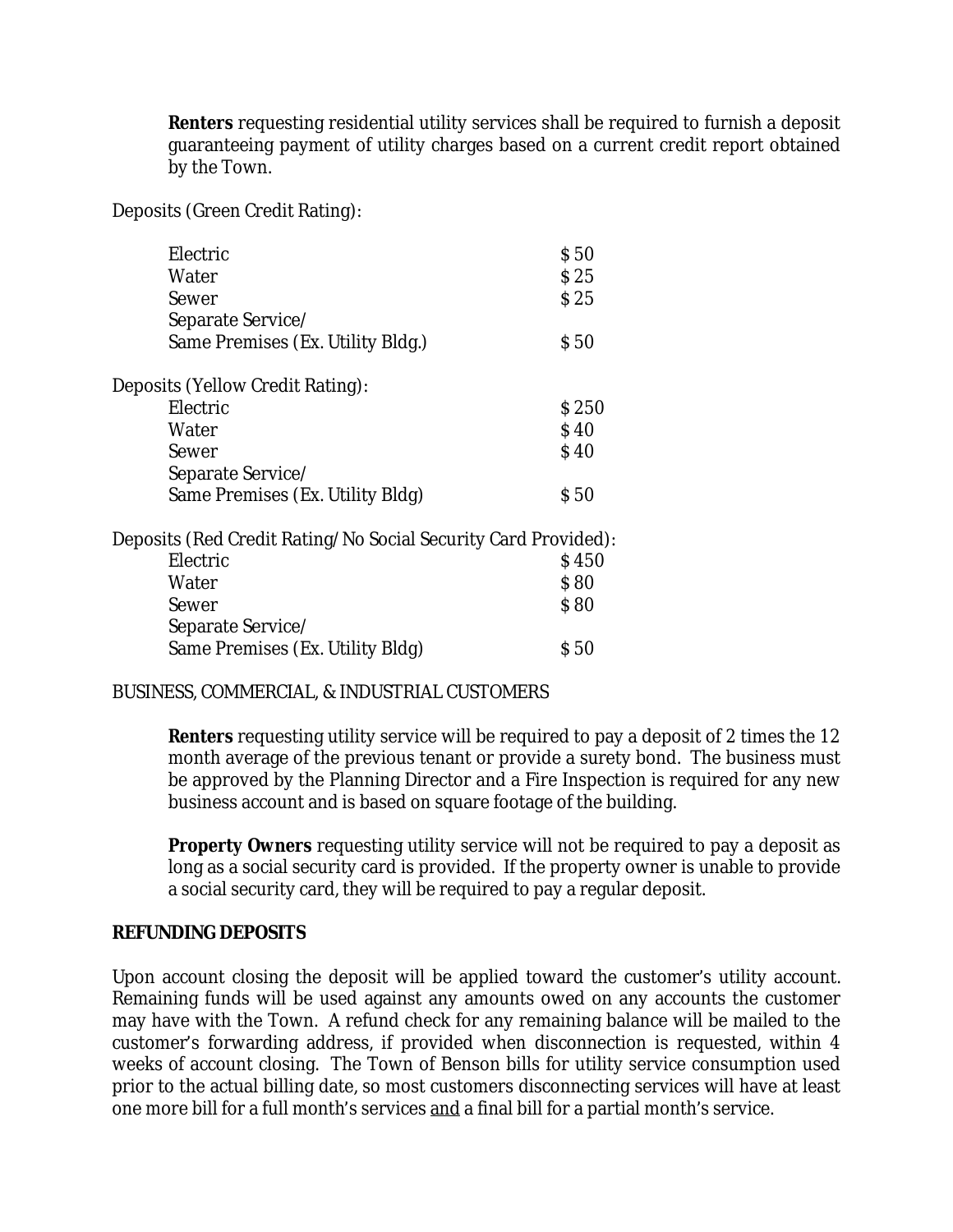#### **UPDATING DEPOSITS**

Any customer without the minimum deposit on file, whose service has been involuntarily terminated, for nonpayment, returned check, meter tampering, or any other such reason shall be required to pay the full deposit or update the existing deposit to the minimum requirement as specified above prior to reconnecting services. Deposits will not be refunded after termination of services until all final bills are paid.

#### **TEMPORARY SERVICE**

All residential customers applying for temporary service to show, paint or repair a residence MUST provide a connect date and a disconnect date at the time of application. This period shall not exceed 30 days. At the end of the 30-day limit, an extension may be requested for an additional period up to 30 days. Habitation shall not be permitted under temporary service. All residential customers receiving temporary service to show, paint, repair or construct a residence will be required to pay for all utility services, including garbage collection. If there is no existing structure (such as a new development or construction of a new home/business), only services that are available (and requested) will be charged.

Customers applying for temporary service for a new construction service pole shall be granted temporary utility services until such time that the Town of Benson Planning Director/Inspector performs the final construction inspection and issues a Certificate of Occupancy. At that time, the builder must abide by the 30-day rule as specified in the above paragraph.

#### **SERVICE FEES**

Service fees shall be charged to customers for the purpose of recovering costs associated with supplying utility services and are not refundable. Except in emergencies or unusual circumstances, no new service connections or restoration of delinquent accounts shall occur outside of normal working hours.

| Late Penalty (Applied Day after Due Date)                       | 1.5% of Account Balance         |
|-----------------------------------------------------------------|---------------------------------|
| Reconnection Fee (Following Involuntary Termination)            | \$25.00                         |
| <b>Reconnection Fee (After Hours)</b>                           | \$50.00                         |
| <b>Returned Check Fee</b>                                       | \$25.00                         |
| <b>Meter Testing Water</b>                                      | $$50\frac{3}{4}$ in / \$75 1 in |
| <b>Meter Testing Electric</b>                                   | \$50.00                         |
| <b>Meter Tampering Fees</b>                                     |                                 |
| Cut Seal/Lock: Electric or Water Meters, Load Management Switch | \$50.00 each                    |
| Electric/Water Meter Tampering: Manipulating the device         | $$500.00 + usage$               |
| Load Management Tampering: Manipulating the device              | \$200.00                        |
|                                                                 |                                 |

*\*\*Additional Charges may apply for replacement of damaged equipment\*\**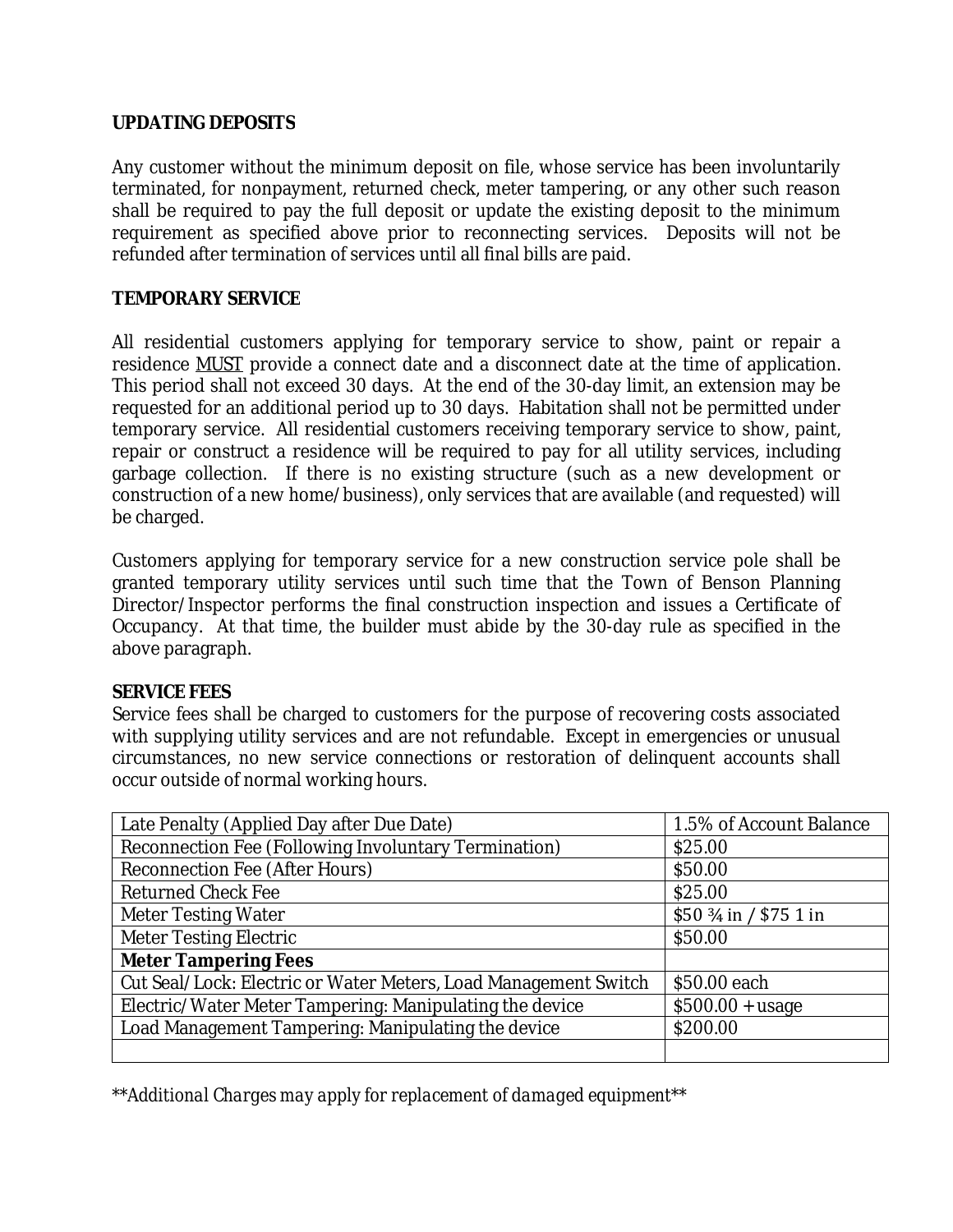#### **SERVICE CONNECTION**

When the application has been completed, deposit requirements met, service charges paid, and any non-routine work (such as wire pulling or inspection) completed, the Town of Benson will connect utility services by the close of the next business day. The Town of Benson does not guarantee any same day service, but will make every effort to connect utility services as soon as possible once all requirements have been met.

#### **TERMINATION OF SERVICES**

All requests for termination of service must be made in person, by the account holder in the form of a signed work order. The customer will be responsible for all service usage within the next 24-hour period, weekend, or holiday through the next business day following the time of notice given to the Town.

#### **TRANSFERRING UTILITIES**

Utility customers wishing to transfer their service from one Town of Benson location to another must complete and sign a work order, provide a copy of the new lease, an updated form of identification, and update the application information. The customer may also be required to update the deposit at this time. When transfer paperwork is being completed, a "connect" date at the new address and "disconnect" date at the previous address must be given. Services at two addresses may not "overlap" for more than 14 days. The customer is still responsible for any outstanding balances at the previous address. Failure to pay these bills will result in involuntary disconnection at the new address.

#### **ACCESS TO METERS**

Access to metering facilities is essential in order to accurately read and check meters. The Town of Benson requires customer cooperation in allowing access to meters and ensuring that obstructions such as shrubs, fences and domestic animals do not interfere with the reading process. Access to each meter base is also necessary for safety reasons in case of emergency, such as a fire. An obstruction that is not removed (following a warning by a staff member), will result in an involuntary disconnect of utility services. Fees may apply for restoration of services.

#### **GARBAGE AND TRASH COLLECTION**

All residential customers will be billed a monthly garbage collection fee, which will be included on the customer's monthly utility bill. Finance Office Customer Service may be contacted at 919-894-3553 concerning any questions or problems.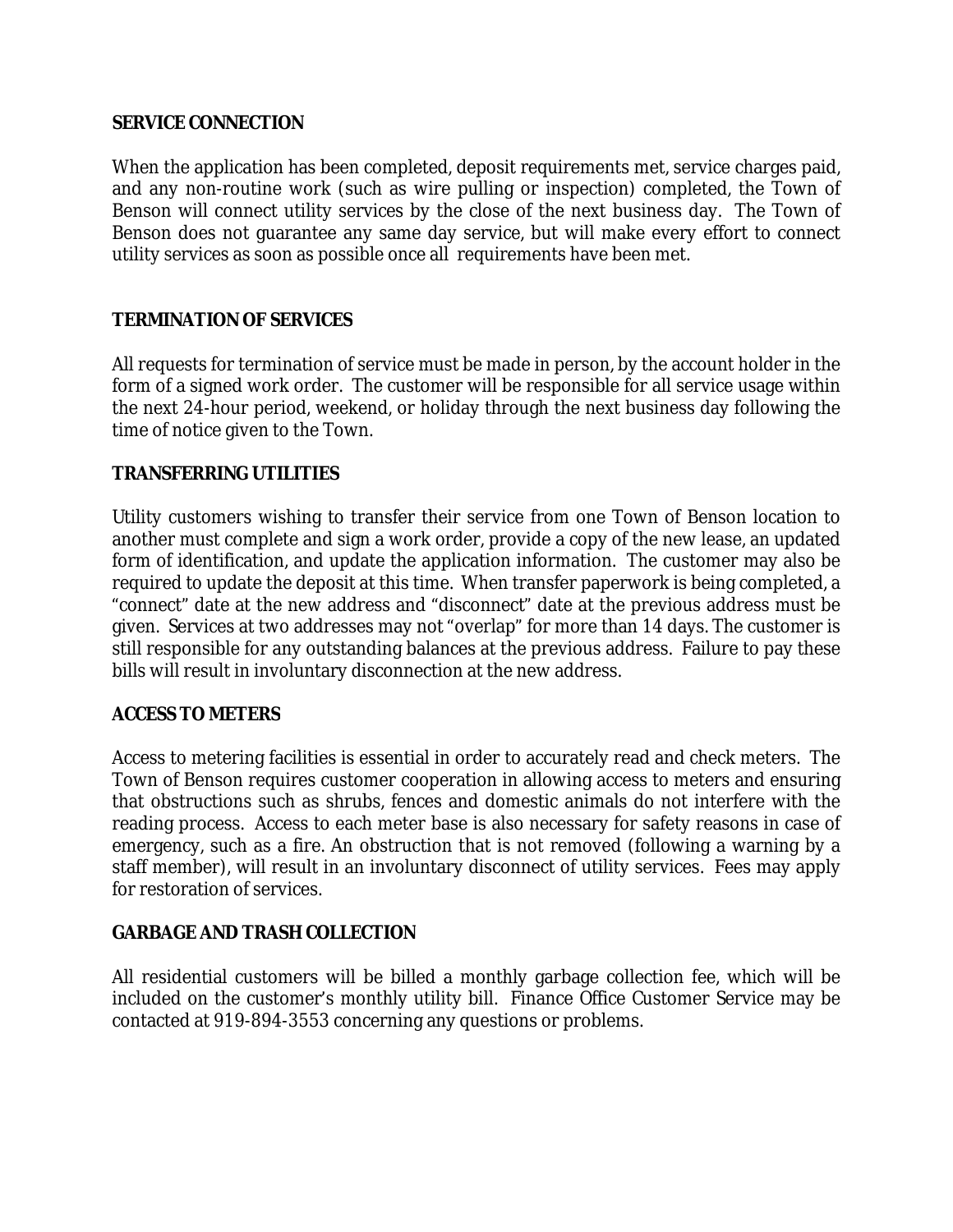#### **IRRIGATION METERS**

Separate water taps for irrigation purposes shall be allowed when the customer has met the following requirements:

- (1) Residential/Commercial customers must pay a water tap fee (see current rate schedule).
- (2) Customer must obtain a building permit for the irrigation system and the system must pass inspection.
- (3) Customer must sign a contract stating the meter will be used for irrigation purposes only.
- (4) Customer must pay for consumption plus a basic facility charge each month; the basic facility charge will be billed monthly even if there is no consumption or usage.

Meter readings will be taken each month and any unusual consumption will be investigated. THIS SERVICE IS NOT AVAILABLE FOR FAUCETS OR ANY PURPOSE OTHER THAN IRRIGATION.

#### **SWIMMING POOLS**

Customers may **avoid paying sewer charges only** on pool consumption if they fill pool from a garden hose *and provide written proof of the pool capacity* to the Finance Department-Customer Service at Town Hall.

#### **WATER LEAKS**

Adjustments will be made **ONLY on the sewer charges for leaks which do not cause water to go into the sewer lines**. Adjustments will be applicable only when the customer provides proof (such as a plumber's bill or an invoice for repair and parts) for a repairable and unavoidable water leak.

The method for calculating an adjustment will be as follows:

- The average usage is computed by averaging six months' usage prior to the leak.
- The sewer consumption is adjusted down to the average usage.
- Customer pays for adjusted sewer usage at applicable rate.

*Note: Customers may receive only one adjustment in any six-month period.*

#### **INVOLUNTARY DISCONNECTION OF SERVICES**

The Town of Benson reserves the right to disconnect utility services without further notice for any customer due to one or more of the following reasons:

• Failure to pay bill for utility services as required by current disconnection policy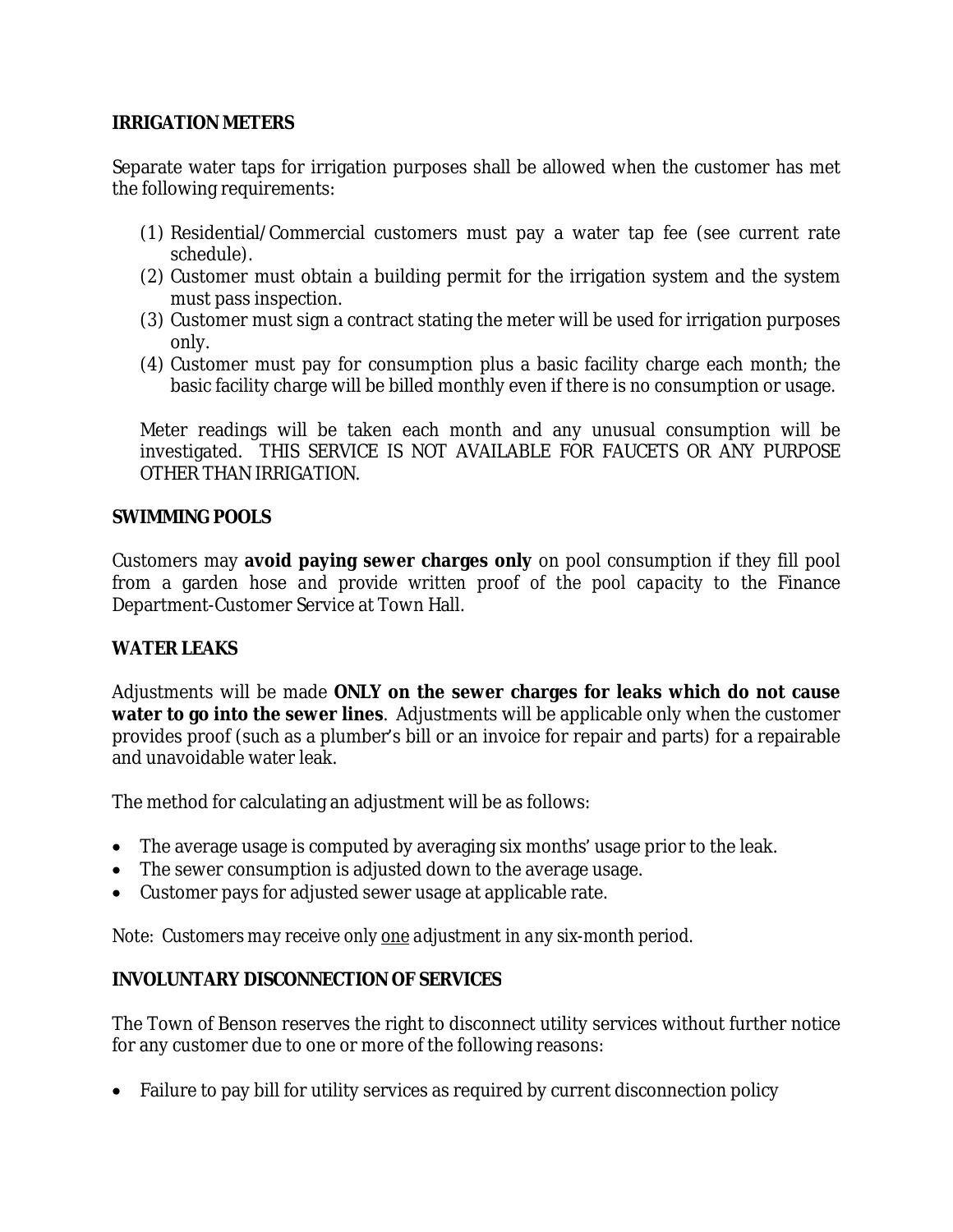- Failure to pay or update deposit as required
- Upon evidence of meter tampering or attempt to defraud the Town
- Refusal of legitimate access to premises, or damage to or loss of Town property on the customer's premises for which the customer is liable
- When the condition of the customer's wiring equipment and appliances is either unsafe or unsuitable for receiving electricity or may be detrimental to the supply of other customers, as determined by the Electrical Superintendent, Building/Electrical Inspector and/or Meter Reader
- Excessive water usage not repaired in a timely manner
- Failure to pay for returned check within 48 hours of notice.
- Failure to fulfill terms of a payment or extension agreement

#### **RECONNECTION POLICY**

When it becomes necessary for the Town to disconnect services for any of the abovereferenced reasons, services will be restored only after payment of: (1) delinquent utility bill, (2) any deposit or deposit update, as required; (3) reconnection fees; and (4) any material and labor costs, if required, are paid.

After regular business hours of 8:30 a.m. to 5:00 p.m., Monday – Friday, reconnections will be made only after an agreement has been signed to pay total amount due as described above, plus the night/weekend reconnect fee by 9:00 a.m. the following business day. If payment is not received by 9:30 a.m. the following day, service will be promptly disconnected and another disconnection fee will be accessed.

#### **BILLING REQUIREMENTS**

The Town utilizes a billing service to distribute utility bills. This billing cycle is defined as the period between meter readings. Electric and water meters are read once each month. The billing cycle reflects a calendar month of consumption; however, inclement weather, weekends, holidays and other circumstances may cause a fluctuation in the number of billing days. The Board of Commissioners of the Town of Benson sets the rates for all utility services. The current rate schedules are available at Town Hall and online.

PAYMENT REQUIREMENTS --- All utility bills are due by the due date to avoid penalty. Any customer who fails to receive a bill is not relieved of payment responsibility. Utility bills may be paid by cash, check, money order, Visa/MasterCard/Discover/AMEX in person at Town Hall on 303 East Church Street; by placing check or money order in the drop box located in the parking lot of Town Hall; by credit card or e-check payment through our web portal or IVR system; or by mailing a check or money order to the Town of Benson, PO Box 69, Benson, NC 27504.

All checks must be made payable to the Town of Benson. Two-party checks ARE NOT an acceptable form of payment by the Town of Benson. Also, no cash change will be given for checks written for an amount greater than the utility bill; any overpayment will be credited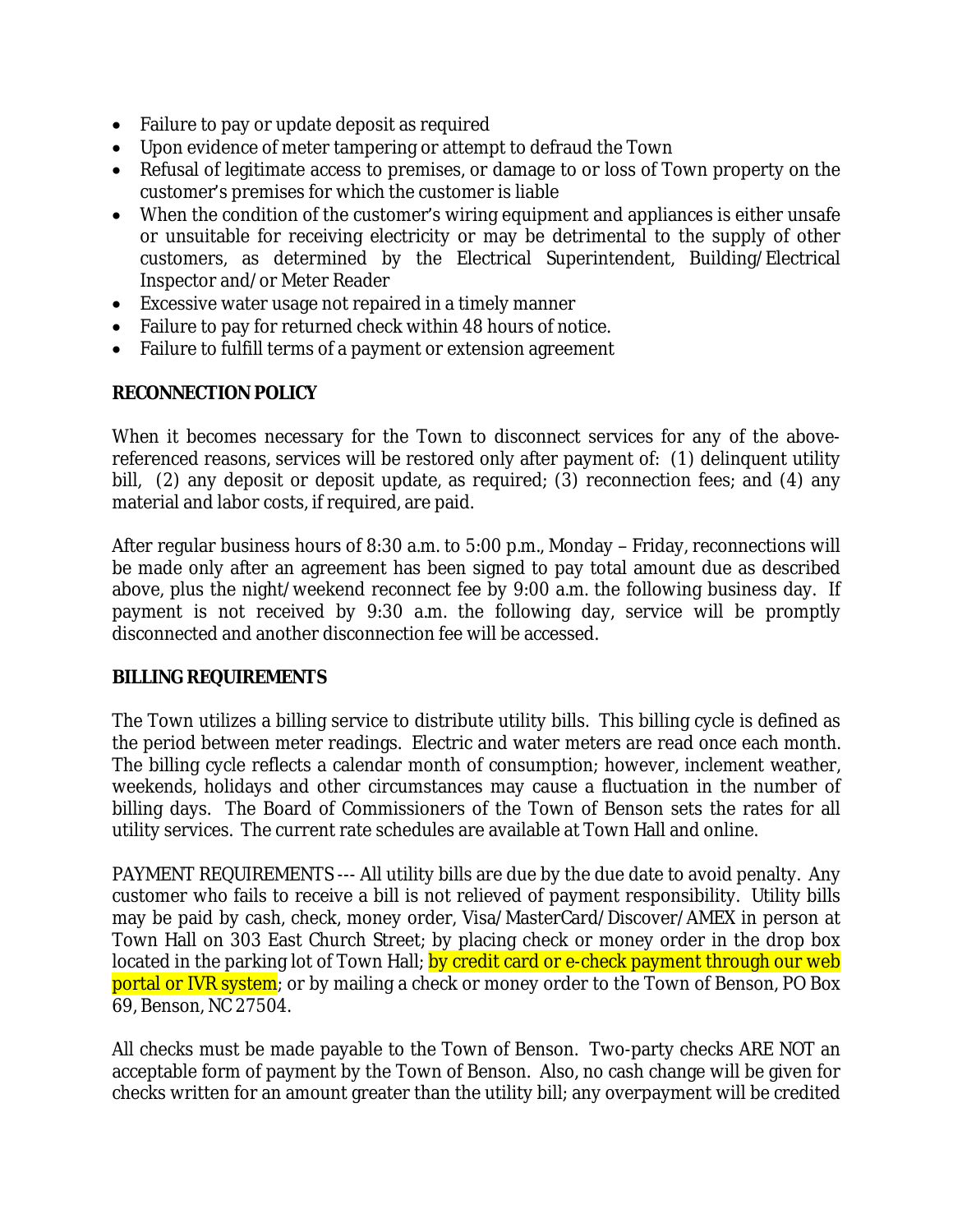to the customer's account. The Town of Benson reserves the right to verify funds on any check presented for payment on account before accepting such payment.

Customers utilizing the drop box should be aware that the drop box is only opened at 8:30 a.m. every business day. Therefore, payments dropped after 8:30 a.m. will not be credited until the next business day.

An Online Customer Portal is available to customers for paying utility bills at <https://ipn.paymentus.com/cp/tbup> Town of Benson Customers will sign up for this portal and can save their payments and set up re-occurring payments through this site. If one wishes to just make a One Time Payment without having a log in, the site for that can be accessed at<https://ipn.paymentus.com/rotp/tbup> Credit card payments can also be paid through Town of Benson's IVR system by dialing 844-200-2972. If none of these options available satisfy the customer, then credit card payments are accepted at Town Hall by the CSRs. All of these options are at no charge to the customer. All payments will post to individual bank accounts within 48 business hours of transaction.

LATE PAYMENT PENALTY --- Any billing payment not received in the office by 5:00 p.m. on the due date or placed in the drop box or paid online before 8:30 am the day after the due date will accrue a penalty of 1.5% of the account balance. When the due date falls on a weekend or holiday, the next business day will be considered as the due date.

#### **DISCONNECTION POLICY**

All utility bills are due on the due date and payable at Town Hall in person or by mail. If payment in full is not made in the office by 5:00 p.m. on the last day to pay or placed in the drop box/paid through our online system before 8:30 a.m. the following business day; service will be placed on a cutoff list. NO SECOND NOTICES WILL BE MAILED. Prior to reconnection of services, all delinquent utility charges must be paid in full, plus any reconnection fees, deposits, deposit updates, or charges for materials or labor, which may apply.

If payments are made online, reconnection will likely not occur until next business day once payments are posted into the billing system.

If service has not been restored 9 days following disconnection, the account will be permanently closed and all deposits on file will be applied to the account. In order to have services restored, a new application must be completed (along with a new lease), all balances paid, and a deposit paid before connecting services.

#### **CUSTOMER'S RIGHTS PRIOR TO DISCONNECTION**

Any customer subject to disconnection for nonpayment may appeal to the Utility Billing Specialist.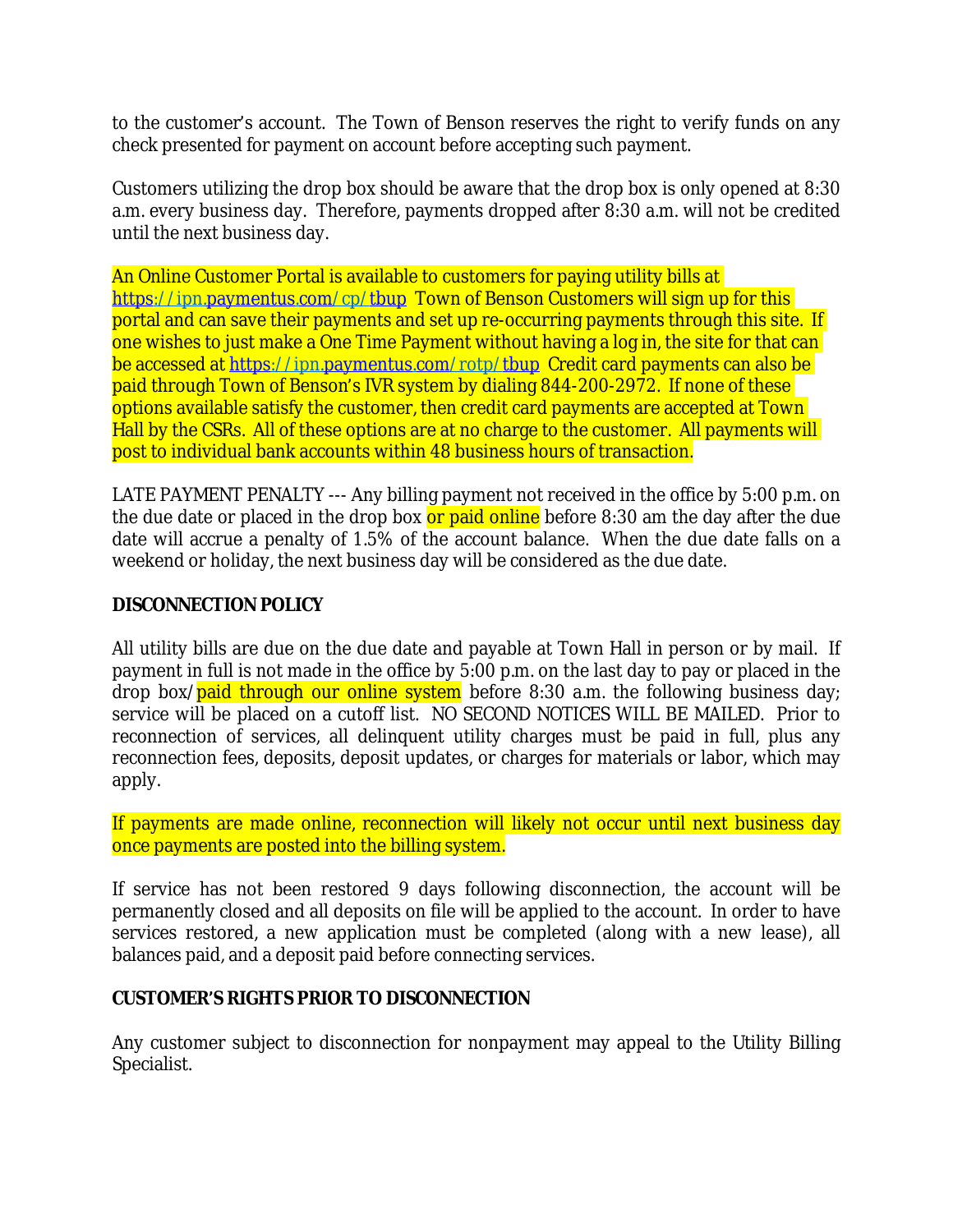DISPUTED BILLS --- If a customer believes the Town has made an error in calculating a utility bill, or otherwise disputes the obligation to pay the bill, the customer or the customer's authorized representative may arrange a meeting to discuss the matter. Any dispute of a utility bill must be expressed to the Town 10 days after the mail date of the bill.

EXTENSIONS --- The Town of Benson only acknowledges extensions on a case by case basis. There is no guarantee that an extension will be granted and if one is granted, there must be a signed agreement by both parties. Strict deadlines will be held on extensions.

#### **RETURNED CHECKS**

Returned checks are defined as any check, bank draft, or Credit Card dispute returned unpaid for any reason by the financial institution on which the check/credit was drawn.

When a check is returned by the bank, the customer will be notified of the returned check by a phone call or hand-delivered letter and will be given 48 hours to pay for the check by cash, money order, or **online billing system**, plus a returned check service charge. If not paid within 48 hours, utilities will be disconnected and charged a disconnection fee.

After the return of two (2) check for any reason, the Town requires the customer to pay all utility bills by cash, credit card, or money order ONLY for ONE year. A customer in "cashonly" payment status will be allowed to present checks again after 12 months. After the return of three (3) checks for any reason, the Town will require the customer to pay all utility bills by cash, credit card, or money order ONLY for TWO years. Should a customer write a fourth check that is returned by the bank for any reason, the customer's check writing privileges will be PERMANENTLY revoked.

If an item is returned to the Town of Benson due to a bank error, the returned service charge may be waived if the customer provides written documentation from a bank official taking responsibility for the returned check.

#### **EQUAL PAYMENT PLAN**

The Town offers its customers an equal payment plan that allows payment of a fixed amount per month for utility service. This amount will be determined by adding the previous 12 months of utility bills plus 10% and dividing by 12. This amount will be billed for 11 months, and the 12<sup>th</sup> month will be used to settle the account.

REQUIREMENTS:

- (1) Customer must have maintained an active utility account with the Town of Benson for at least 12 billing periods.
- (2) Customer must have excellent credit history with the Town (all payments must have been paid by the due date with no returned checks).
- (3) Customers will be allowed to sign up during the months of May and November.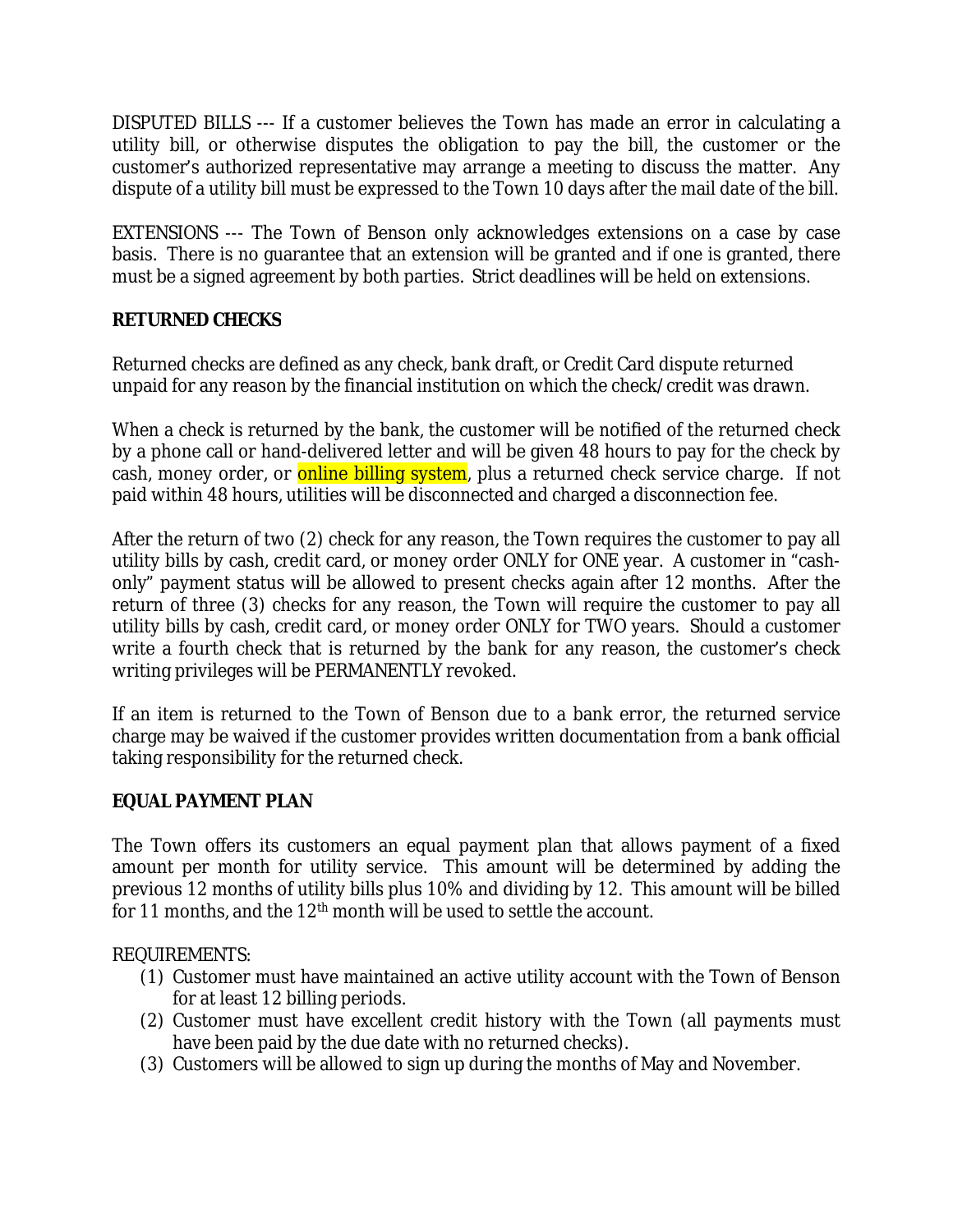*\*Due dates will remain the same as normal billings; penalty and cutoff policies will remain in effect.*

Penalties will not accrue if payments are made by the due date. In the event of disconnection due to nonpayment, the total balance on account will become due immediately. Customer will no longer be eligible for the equal pay plan.

The Town reserves the right to require a payment adjustment and/or conference with the customer between anniversary dates if it appears that the amount being billed and the actual consumption varies by a substantial amount.

#### **LOAD MANAGEMENT PROGRAM**

The Town of Benson offers residential and commercial customers a load management program, which provides a monthly credit to customers for permitting the Town to install a switch on electric hot water heaters and central air conditioning units to allow power interruptions for short periods to these appliances. This program allows the Town to reduce its peak demand. Periodical inspections will be performed by the Town to review the need for load management and to ensure switches are still properly installed. A meter tampering fee will be imposed to offset loss revenue by the Town for unauthorized removal of, damage to, or denied access to a load management switch.

Any new construction is required to have a Load Management Switch installed. The switch is available through the Planning Department. Please contact them to schedule installation when your site is ready.

#### **INTERRUPTION OF SERVICE**

The Town will exercise reasonable care to provide adequate, safe and continuous electrical service, but does not guarantee same and shall not be liable for injury, loss or damage resulting from any loss of power. The Town reserves the right to suspend service when in the judgment of the Electrical Superintendent, Building Inspector, or the Meter Reader, the building condition requires repairs or improvements.

#### **EMERGENCIES**

Should an emergency arise concerning utility services, customers should contact Town Hall at (919) 894-3553 during normal business hours of 8:30 a.m. – 5:00 p.m. After 5:00 p.m. Monday – Friday or on weekends and holidays, customers should contact (919) 934-9411.

#### **CHRONICALLY ILL AND LIFE SUPPORT CUSTOMERS**

The customer has the responsibility to notify the Town of Benson of any person in their household who is chronically ill, on a life support system, and/or wears a medical alert device by completing the proper forms and providing a doctor's letter of certification. It is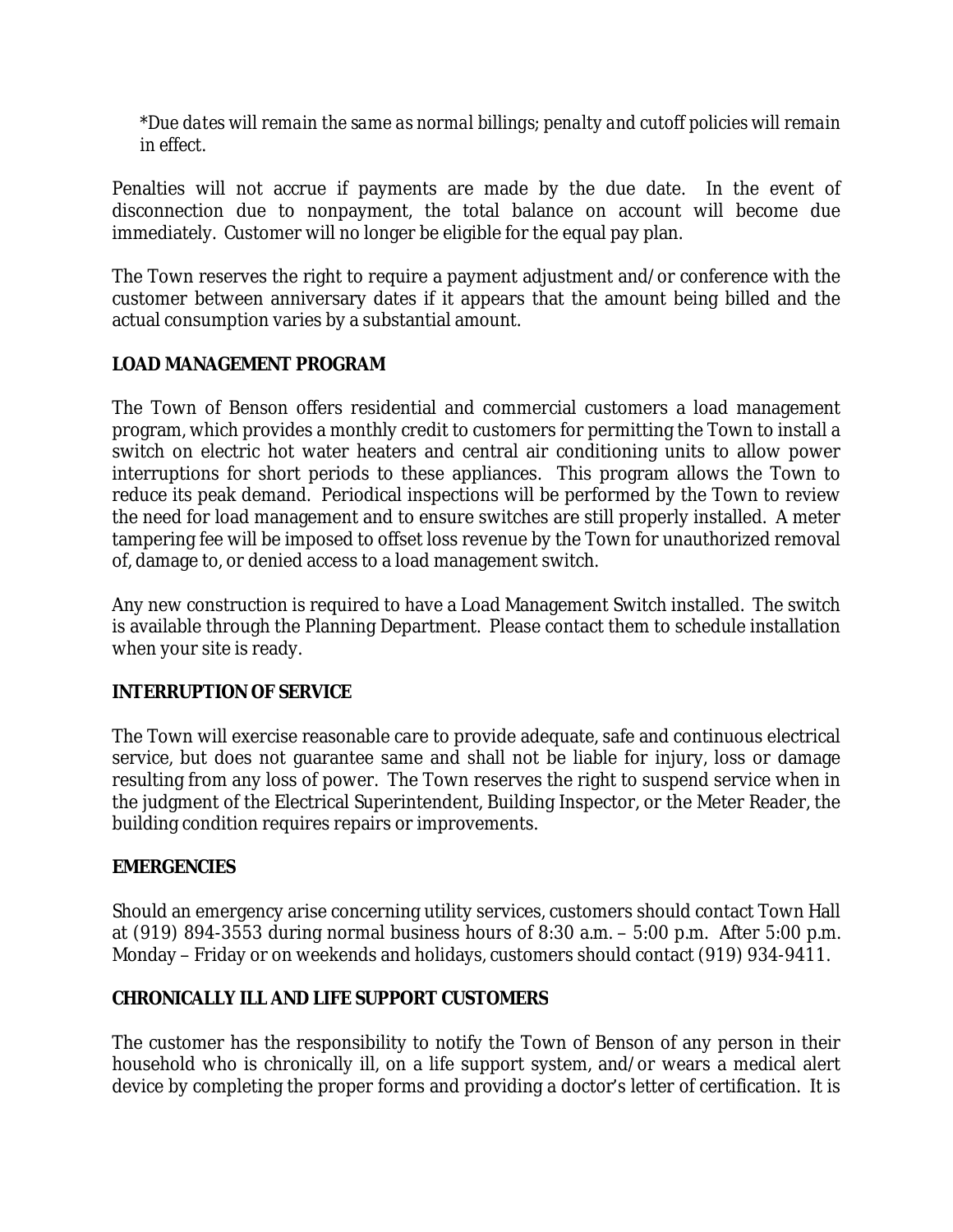the responsibility of each customer to update certification letters annually each January. If such certification renewal is not received, the customer will be removed from the program.

The customer has the right to name another person within the Town to receive a copy of any interruption notice sent to the customer. This other person may be able to help the customer avoid interruption of services, but is not obligated to pay the customer's bill.

The customer has the responsibility of paying all utility bills when due. In the event of nonpayment or when utilities become subject to disconnection, the customer has the responsibility of notifying the Town to make arrangements for payment. The customer and the third party (if one has been named by the customer) will be notified by telephone, if possible, or in writing 24 hours prior to disconnection.

#### **RIGHTS AND RESPONSIBILITIES**

- The Town has the responsibility of helping the customer understand its rate schedules, informing the customer of how the meters are read, and furnishing additional reasonable information.
- The Town has the responsibility of responding to questions or complaints from its customers. The Town accepts responsibility of providing prompt and courteous treatment to all customers.
- The customer has the right to have the Town provide a copy of the customer's billing information for the past 12 months. The town will provide this information, upon request, once every 12 months without charge.
- The customer has the right to contact the Town's Customer Service Department concerning any questions or complaints regarding service.
- If the customer questions the consumption listed on a bill, the customer has the right to request that the Town re-check the readings for accuracy. One meter recheck is permitted every twelve months without incurring a charge. Every subsequent recheck with a twelve-month period will require a fee, which must be paid prior to performing recheck. Recheck must be requested 10 days after billing.

#### **UTILITY THEFT AND DAMAGE TO EQUIPMENT**

North Carolina General Statute 14-151.1 states the following with regard to meter tampering, utility theft and fraud:

(a) It shall be unlawful for any unauthorized person to alter, tamper with or bypass a meter which has been installed for the purpose of measuring the use of electricity, gas or water, or knowingly to use electricity, gas or water passing through any such tampered meter, or use electricity, gas or water bypassing a meter provided by an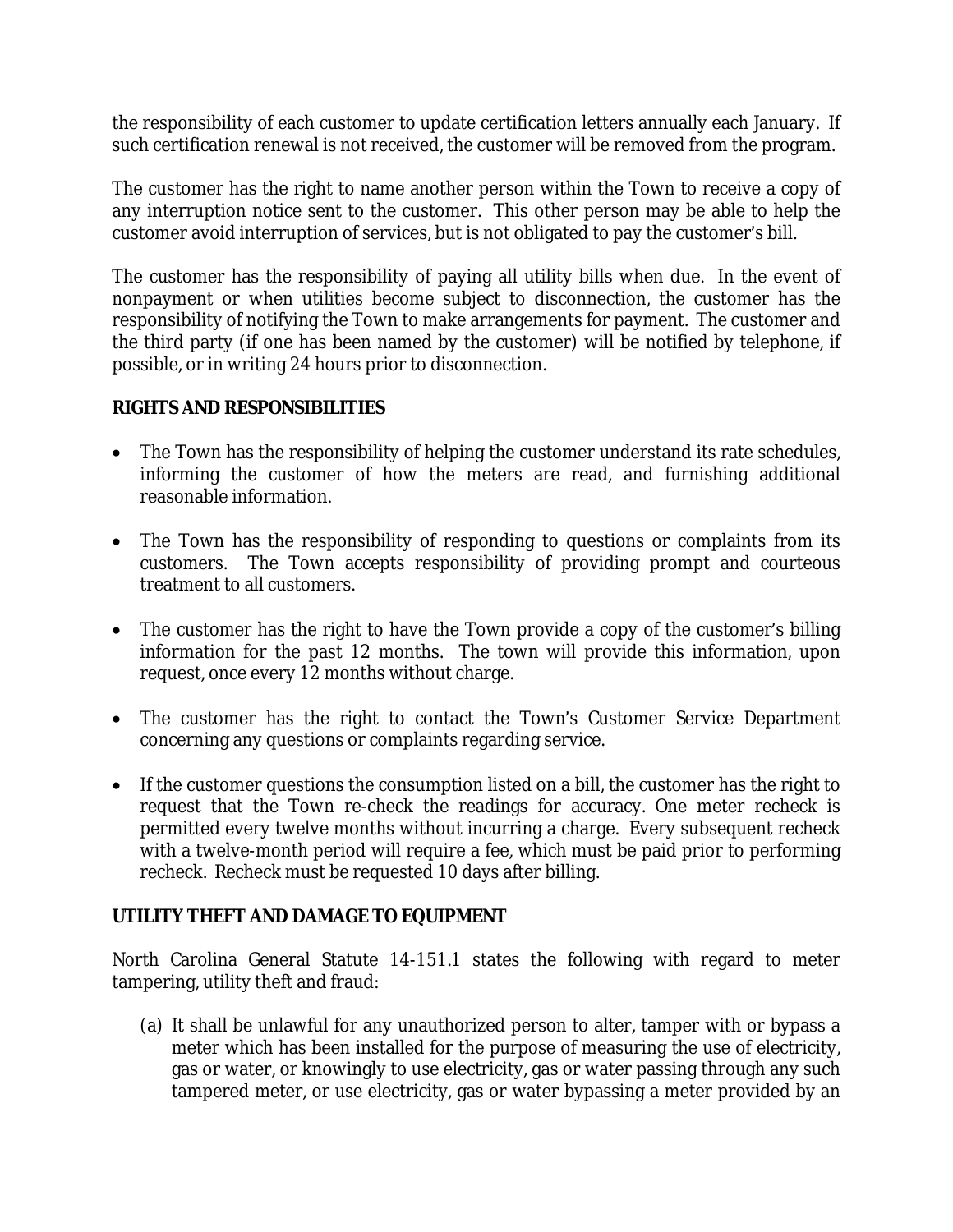electric, gas or water supplier for the purpose of measuring and registering the quantity of electricity, gas or water consumed.

- (b) Any meter or service entrance facility found to have been altered, tampered with, or bypassed in a manner that would cause such meter to inaccurately measure and register the electricity, gas or water consumed or which would cause the electricity, gas or water to be diverted from the recording apparatus of the meter shall be prima facie evidence of intent to violate and of the violation of this section by the person in whose name such meter is installed or the person or persons so using or receiving the benefits of such unmetered, unregistered or diverted electricity, gas or water.
	- (1) It is unlawful for any unauthorized person to reconnect electricity, gas or water connections or otherwise turn back on one or more of those utilities when they have been lawfully disconnected or turned off by the provider of the utility.
	- (2) It is unlawful for any unauthorized person to alter, bypass, interfere with, or cut off any load management device, equipment or system which has been installed by the electricity supplier for the purpose of limiting the use of electricity at peak-load periods; provided, however, if there has been a written request to remove the load management device, equipment or system to the electric supplier, and the electric supplier has not removed the device within two working days, there shall be no violation of this section.
- (c) Whoever is found in a civil action to have violated any provision hereof shall be liable to the electric, gas or water supplier to triple the amount of losses and damages sustained or five hundred dollars (\$500.00), whichever is greater.
- (d) Any person violating any of the provisions of this section shall be guilty of a misdemeanor and upon conviction thereof shall be fined not more than five hundred dollars (\$500.00) or imprisoned not longer than two years, or both fined and imprisoned, is the discretion of the court.
- (e) Nothing in this section shall be construed to apply to licensed contractors while performing usual and ordinary services in accordance with recognized customs and standards.

The Town of Benson reserves the right to prosecute all cases of meter tampering, utility theft and fraud to the fullest extent of the law. Should any Town personnel find an electric meter with the seal cut or removed or a water meter reconnected after being turned off, whether during utility disconnection or normal meter reading cycles, a meter-tampering charge will be added to the customer's account, which will be subject to the Town's current payment policy. Any subsequent such discoveries by Town personnel shall result in a higher fine. However, if a customer discovers and reports his or her seal cut, no charges will be levied.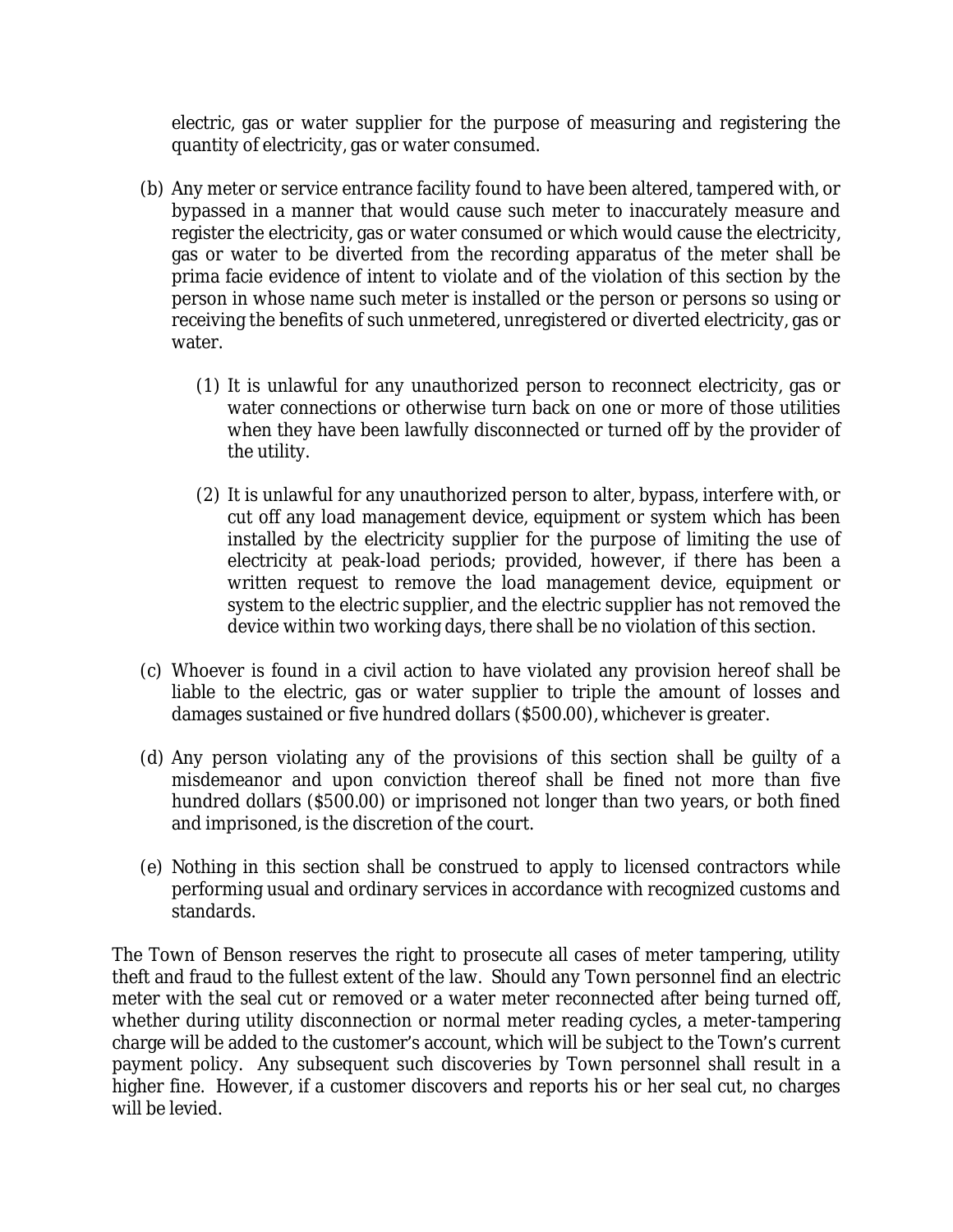Any person with three or more incidences of a cut seal, whether voluntarily reported or through Town discovery, shall face permanent discontinuance of services with the Town.

*\*If the meter tampering incident is at an address which has no active account, then the property owner will be liable for meter tampering charges and usage unless the landlord reports the tampering upon discovery.* 

#### **ELECTRICITIES**

In 1965, Governor Moore chaired negotiations in which the state was divided into electric utility territories between private power companies and rural cooperatives. Municipally owned electric systems were excluded and did not participate. As a result of those negotiations, the 1965 Electric Act came into effect, severely restricting municipal franchising and operating rights. The enactment of this piece of legislation made quite evident that for municipally owned electric systems to continue to be competitive, unity on the part of all electric cities were essential. Therefore, in order to speak from a position of strength and with a unified voice, the ElectriCities concept developed.

Formed in the late 1960's and incorporated on January 1, 1984, ElectriCities of North Carolina has authority to provide aid to member cities in areas of construction, ownership, maintenance, rate design, etc. In addition to expanded services, the goal is to provide competitive rates and present an even stronger voice of public power in North Carolina.

#### **NCEMPA**

The North Carolina Eastern Municipal Power Agency (NCEMPA) was formed in 1976 and is managed by ElectriCities of North Carolina, Inc. The Agency provides all power requirements to its 32 participating municipalities, including Selma. Participation in NCEMPA assures the Town of Selma that it will have adequate supplies of electricity in the future. NCEMPA has ownership in the following power plants: Brunswick Nuclear Plant, Shearon Harris Nuclear Plant, and Mayo and Roxboro Coal Plants.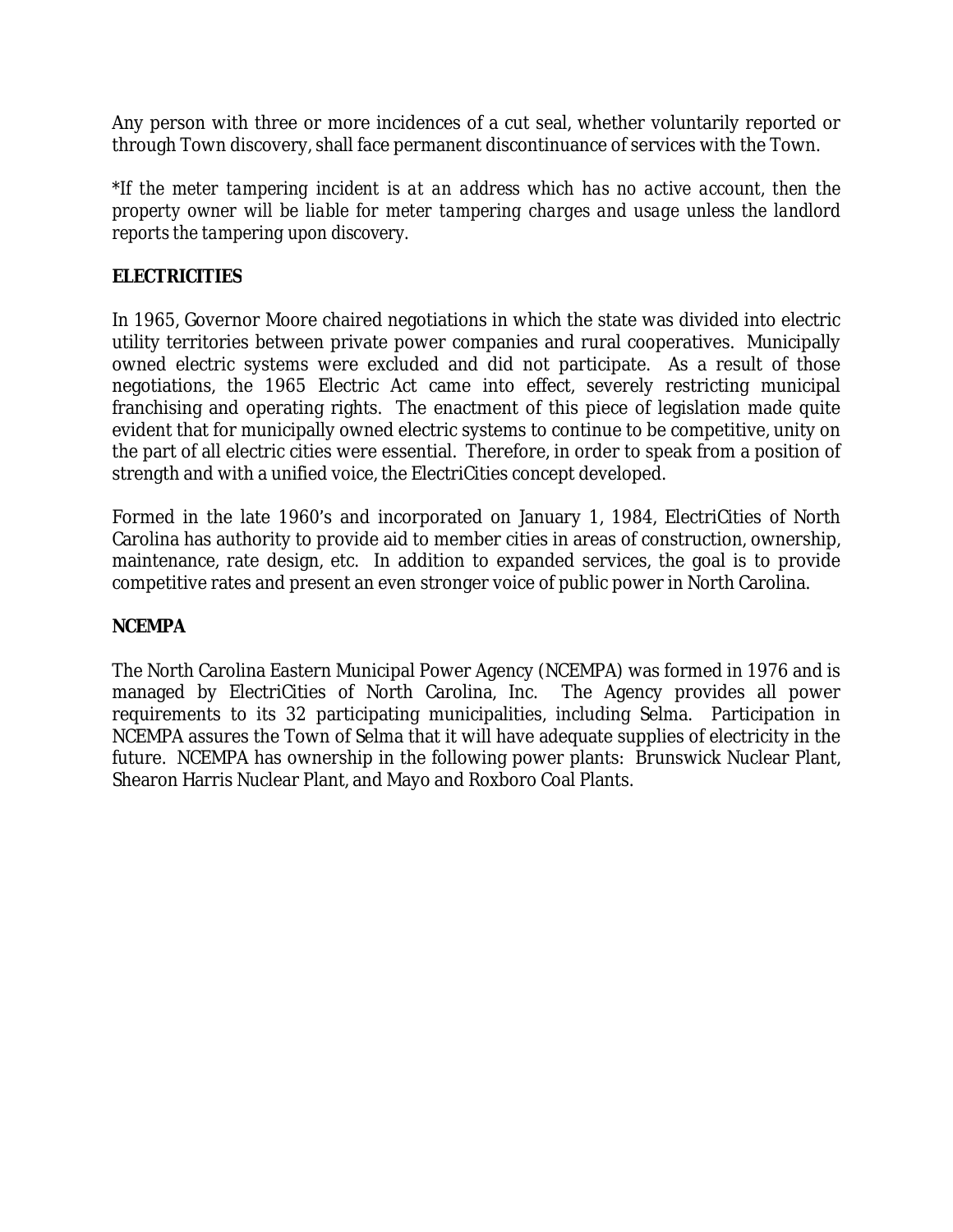### **FREQUENTLY ASKED QUESTIONS**

#### **Q:What do I need to bring to get my services turned on?**

A: A valid state-issued photo I.D, Social Security card, lease agreement, or closing statement and any applicable fees.

#### **Q: Do I have to come in to Town Hall to apply for service?**

A: Yes. The application must be signed in person and witnessed by a Customer Service Representative at Town Hall. The name on the lease or closing statement is the person who must make application.

#### **Q: When will my service be connected?**

A: By the close of the following business day, after all requirements have been met.

#### **Q: How can I lower my utility bill?**

 $A$ :

- Check A/C and heating equipment (thermostat) for proper functioning.
- Keep thermostat at a consistent temperature.
- Check operation and temperature setting on hot water heater.
- Change A/C filters regularly.
- Check for leaks in heat/air ducts under house.
- Make sure A/C coils are clean and not blocked.
- Check for leaking pipes inside and outside.
- Make sure all faucets are completely turned off and do not drip.
- Make sure toilets aren't "running" when flushed.
- Keep lawn watering and water play to a minimum.

#### **Q: Do I have to come in to Town Hall to disconnect my services?**

A:Yes. With a valid ID and a signature is required by the account holder.

#### **Q: What does IVR mean?**

A: Interactive Voice Response-a method of payment using the telephone and voice prompt.